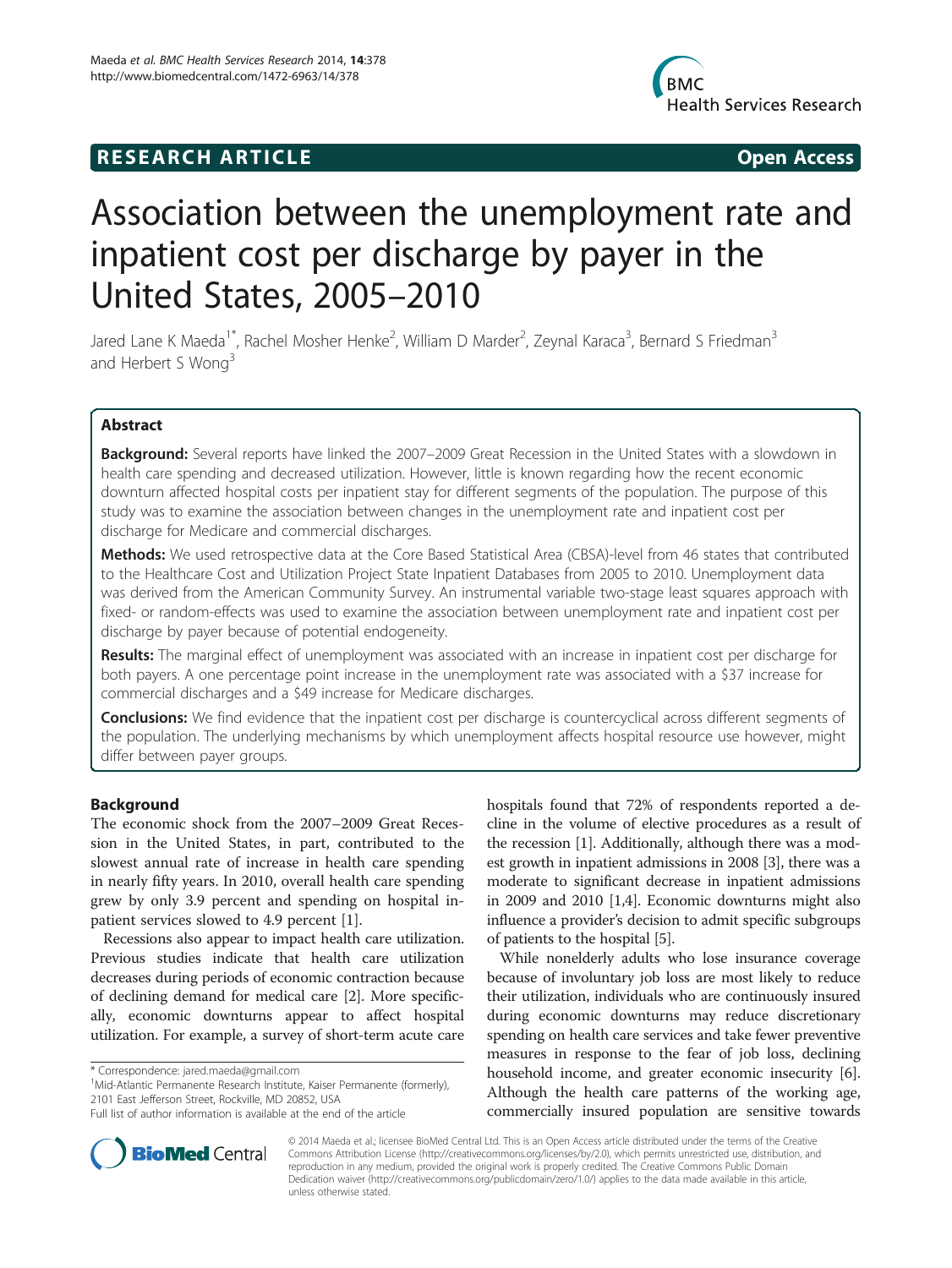economic conditions, the over age 65 year old Medicare population should be relatively insulated from fluctuations in the business cycle. Thus, the impact of unemployment on health care utilization might differ between payer groups.

Although previous studies have reported a decreasing trend in hospital utilization during the 2007–2009 Great Recession, little is known regarding how the recent economic downturn affected hospital costs per inpatient stay for different segments of the population. Commercially insured individuals may have postponed their medical care and became sicker resulting in more costly admissions. In contrast, the recession may have had little to no impact on the inpatient cost per discharge for the Medicare population.

In this study, we sought to examine the association between annual changes in Core Based Statistical Area (CBSA)-level unemployment rate and inpatient cost per discharge for all-payers and payer-specific discharges (Medicare and commercially insured). We focused on the CBSA-level because there may be greater variation in the unemployment rate and cost per discharge within states than between states. This study might provide a better understanding of the impact of the recent economic slowdown on inpatient costs per stay and whether the effects were the same for both the working age and Medicareeligible populations.

## Methods

#### Data sources

We used all-payer data from 46 states that contributed to the Healthcare Cost and Utilization Project (HCUP) State Inpatient Databases (SID) from 2005 to 2010. The HCUP SID include the largest collection of longitudinal hospital care data in the United States and contain information from the universe of inpatient discharge records in participating states [[7\]](#page-7-0). HCUP databases are publicly available for all researchers and can be purchased through the HCUP Central Distributor. We selected our study period to include the interval just prior to and following the 2007–2009 Great Recession. We examined the effect of the annual changes in the CBSA-level unemployment rate on the inpatient cost per discharge over time for all-payers and for Medicare and commercial discharges.

## Geographic areas

CBSAs were selected as the geographic unit of analysis because they represent the universe of metropolitan and micropolitan areas in the United States, and they have been used in previous studies to examine geographic variations [[8-11\]](#page-7-0). CBSAs include a core area with a substantial population that, together with their adjacent communities, contains a high degree of economic and social integration [[8](#page-7-0)]. Metropolitan statistical areas are defined as having at least

one urbanized area of 50,000 or more residents. Micropolitan statistical areas are defined as having fewer than 50,000 residents, but include at least one urban cluster of at least 10,000 [\[6](#page-7-0)]. Although previous studies on geographic variation have used the Hospital Referral Region (HRR) which is derived using the Medicare population, HRR-level analyses may not be appropriate to study the non-Medicare population because health care utilization patterns may differ between Medicare and the commercially insured.

The HCUP inpatient data from discharges at community, acute care hospitals were aggregated to 459 CBSAs based on patient ZIP code. The data included both metropolitan and micropolitan statistical areas. In instances where the CBSA boundary overlapped between states that did and did not contribute SID data, we included those CBSAs for which 99% or more of the CBSA population resided in the state that contributed the HCUP data.

## Unemployment rate

The unemployment rate was derived from the American Community Survey (ACS). The unemployment rate is the annual the number of people in the civilian workforce age 16 and over who are unemployed divided by the number of civilians in the workforce multiplied by 100 [[12](#page-7-0)].

## Inpatient cost per discharge

Hospital-level total inpatient costs were derived from inpatient charges using the HCUP cost-to-charge ratios [[13](#page-7-0)]. The costs were adjusted for cost of living by multiplying the hospital-level total inpatient costs by the area wage index. Costs were also adjusted to 2010 dollars using the gross domestic product (GDP) deflator. The inpatient cost per discharge was then calculated by taking the sum of the total hospital inpatient costs in a CBSA divided by the total number of discharges for each CBSA.

All-payer inpatient cost per discharge was calculated using patients 40 years and older. Payer-specific cost per discharge was calculated by using patients aged 40–64 years for commercial insurance and patients aged 65 years and older for the Medicare population.

#### Payer

We used the primary expected payer on the discharge record to identify the payer source. Medicare was assigned if the primary expected payer was Medicare fee-for-service (FFS) or Medicare Managed Care and age was 65 years or older. Commercial was assigned to discharge records that had a primary expected payer of indemnity, health maintenance organization (HMO), preferred provider organization (PPO), or point of service (POS) insurance plans and age was 40–64 years.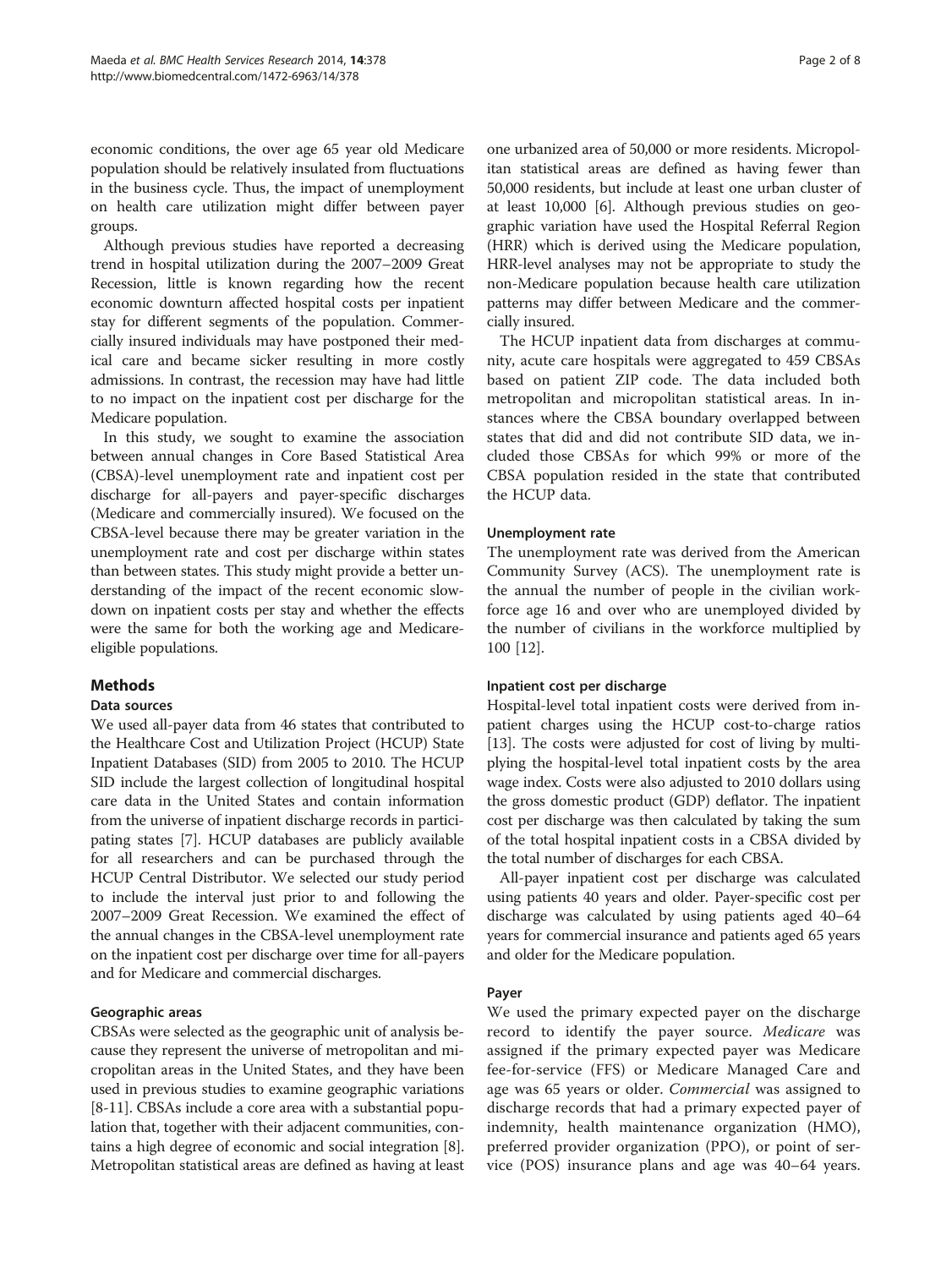<span id="page-2-0"></span>All-payers included discharges from Medicare and commercial as well as any other payers, including self-pay and other government programs that was 40 years and older.

### Model covariates

We adjusted for patient, population, market, and hospital quality of care characteristics that may also influence the cost per discharge. The patient characteristics of age, sex, and comorbidities were derived from the SID. The comorbidities were based on the Elixhauser comorbidity index [\[14\]](#page-7-0). Population characteristics were obtained from the American Community Survey and the Area Health Resource File (AHRF) and included sociodemographic characteristics. Market characteristics such as the number of primary care physicians per capita and

number of emergency department (ED) visits per capita were derived from the American Hospital Association (AHA) Annual Survey and AHRF. Based on previous work, we created a measure of high technology hospitals defined as those hospitals that reported having at least 6 of 8 high tech services in the AHA Annual Survey [[15-17](#page-7-0)]. We also included hospital quality of care in our models by using a composite score of the Centers for Medicare and Medicaid Services (CMS) Hospital Compare performance measures.

The Herfindahl-Hirschman Index (HHI) was used to define the intensity of market competition and it was derived from the Hospital Market Structure (HMS) file developed for HCUP. The HHI is scaled from 0–100, where zero represents many competitors in a market and 100 represents a monopoly.

| Table 1 Average CBSA patient characteristics by Payer, 2005 and 2010* |  |  |  |  |  |  |
|-----------------------------------------------------------------------|--|--|--|--|--|--|
|-----------------------------------------------------------------------|--|--|--|--|--|--|

|                                                       | All payers |           | <b>Medicare</b> |           | Private insurance <sup>†</sup> |           |
|-------------------------------------------------------|------------|-----------|-----------------|-----------|--------------------------------|-----------|
|                                                       | 2005       | 2010      | 2005            | 2010      | 2005                           | 2010      |
|                                                       | $n = 393$  | $n = 455$ | $n = 393$       | $n = 455$ | $n = 393$                      | $n = 455$ |
|                                                       | Mean       | Mean      | Mean            | Mean      | Mean                           | Mean      |
| Cost per discharge                                    | 11,097     | 12,712    | 11,110          | 12,570    | 11,099                         | 13,173    |
| <b>Patient characteristics</b>                        |            |           |                 |           |                                |           |
| Age                                                   | 66.8       | 66.9      | 77.9            | 77.9      | 53.0                           | 53.8      |
| Sex                                                   |            |           |                 |           |                                |           |
| Female (%)                                            | 0.55       | 0.54      | 0.58            | 0.57      | 0.53                           | 0.52      |
| % of Discharges with comorbid conditions              |            |           |                 |           |                                |           |
| Addictive disorders (combined)                        | 0.15       | 0.21      | 0.11            | 0.15      | 0.14                           | 0.20      |
| Diabetes (combined)                                   | 0.24       | 0.28      | 0.25            | 0.30      | 0.18                           | 0.21      |
| General blood disorders (combined)                    | 0.21       | 0.28      | 0.26            | 0.34      | 0.13                           | 0.18      |
| General cancers (combined)                            | 0.03       | 0.03      | 0.03            | 0.04      | 0.03                           | 0.04      |
| Rheumatoid arthritis/collagen vascular diseases       | 0.03       | 0.03      | 0.03            | 0.04      | 0.02                           | 0.02      |
| Congestive heart failure                              | 0.10       | 0.10      | 0.15            | 0.15      | 0.03                           | 0.03      |
| Chronic obstructive pulmonary disease                 | 0.21       | 0.22      | 0.24            | 0.24      | 0.13                           | 0.14      |
| Hypertension (combined uncomplicated and complicated) | 0.51       | 0.60      | 0.58            | 0.67      | 0.41                           | 0.48      |
| Hypothyroidism                                        | 0.10       | 0.14      | 0.13            | 0.17      | 0.07                           | 0.09      |
| Liver disease                                         | 0.02       | 0.03      | 0.01            | 0.01      | 0.02                           | 0.03      |
| Fluid and electrolyte disorders                       | 0.19       | 0.25      | 0.22            | 0.28      | 0.12                           | 0.17      |
| Other neurological disorders                          | 0.06       | 0.08      | 0.08            | 0.10      | 0.02                           | 0.04      |
| Obesity                                               | 0.07       | 0.11      | 0.04            | 0.08      | 0.09                           | 0.15      |
| Paralysis                                             | 0.02       | 0.03      | 0.02            | 0.03      | 0.01                           | 0.01      |
| Renal failure                                         | 0.06       | 0.14      | 0.08            | 0.18      | 0.02                           | 0.05      |
| Solid tumor without metastasis                        | 0.02       | 0.02      | 0.03            | 0.03      | 0.02                           | 0.02      |
| Valvular disease                                      | 0.04       | 0.04      | 0.06            | 0.06      | 0.02                           | 0.02      |
| Weight loss                                           | 0.03       | 0.05      | 0.03            | 0.05      | 0.03                           | 0.05      |

† Commercial includes non-maternal adults aged 40–64 years.

\*Costs have been inflation-adjusted to 2010 dollars and adjusted for Area Wage Index.

CBSA, Core Based Statistical Area.

Source: AHRQ, Center for Delivery, Organization and Markets from 46 states (AK, AR, AZ, CA, CO, CT, FL, GA, HI, IA, IL, IN, KS, KY, LA, MA, MD, ME, MI, MN, MO, MS, MT, NC, NE, NH, NJ, NM, NV, NY, OH, OK, OR, PA, RI, SC, SD, TN, TX, UT, VA, VT, WA, WI, WV, WY).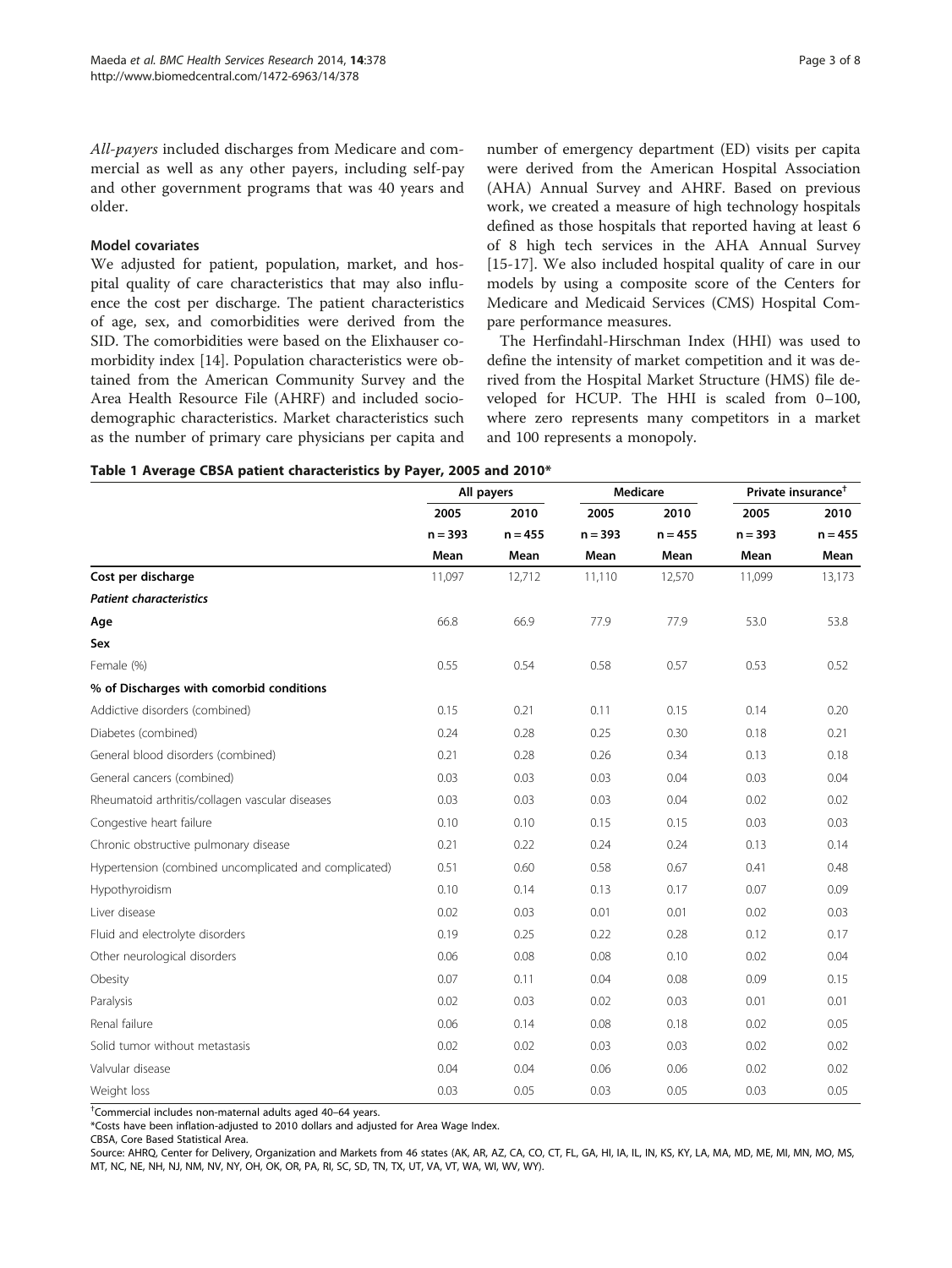<span id="page-3-0"></span>We included the proportion of discharges from a CBSA different from the hospital's CBSA to measure the patterns of patient flow and market competitiveness. The entire list of covariates used in the regression models is provided in Tables [1](#page-2-0) and 2.

#### Empirical strategy

We calculated descriptive statistics and frequency distributions for all of the variables. We then examined the association between unemployment rate and inpatient cost per discharge using a panel regression model. The Hausman specification test was used to determine whether a fixed-effects or random-effects model was more appropriate for the regression analyses [\[18](#page-7-0)]. We proceeded with fixed-effects when  $p < .05$ . The regression models were run for all-payers and then separately by primary expected payer because of the underlying population differences between Medicare and commercial discharges.

We repeated the analyses using an instrumental variable (IV) two stage least squares regression model (2SLS) with fixed- or random-effects because unemployment rate is possibly endogenous due to unobservable confounders such as patient health status that might affect both the unemployment rate and inpatient cost per discharge. Estimates based on the panel model would be biased and inconsistent. The IV analysis provides a consistent estimate of the parameter of interest by generating exogenous variation in the unemployment rate through the use of an instrument that does not lead to any changes in the inpatient cost per discharge [[19\]](#page-7-0). The IV regression also estimates the local average treatment effect as opposed to the average treatment effect.

We used several macro-level variables to exploit exogenous variation and instrument for unemployment rate. In the first stage, we instrumented the unemployment rate on poverty level, mean household income, Gini index, percentage of the population with a Bachelor's degree or higher, total population per square mile, and an indicator variable as a structural break for the period of market decline for the years after 2007. These macro-level variables were used as instruments because they were highly correlated with the unemployment rate and are assumed to influence the inpatient cost per discharge through the unemployment rate. We tested the strength of the instruments with the F-test before proceeding with the second stage. In the second stage, we used the predicted values of unemployment rate generated from the first stage to fit our regression model. As a post-estimation check, the Sargan statistic was used to test that the overidentification restriction of all instruments was not rejected. The  $p$ -value was > .05 so we accepted the null hypothesis that our models were not overidentified. This study included the use of deidentified data and did not require Institutional Review

#### Table 2 Average CBSA population and market characteristics, 2005 and 2010

|                                                                   | All payers |         |
|-------------------------------------------------------------------|------------|---------|
|                                                                   | 2005       | 2010    |
| <b>Population characteristics</b>                                 |            |         |
| Unemployment rate                                                 |            |         |
| Age16+ unemployed (%)                                             | 7.2        | 10.9    |
| Education                                                         |            |         |
| Age 25+ with Bachelors or more education (%)                      | 23.5       | 23.9    |
| Income                                                            |            |         |
| Families with income below poverty (%)                            | 10.7       | 11.8    |
| Household income (mean)                                           | 55,755     | 59,666  |
| Gini index                                                        | 0.44       | 0.44    |
| Population size                                                   |            |         |
| Total population (n)                                              | 558,109    | 563,555 |
| Population density (population per sq mile) (n)                   | 242.9      | 244.9   |
| Race/ethnicity                                                    |            |         |
| White (%)                                                         | 76.3       | 75.1    |
| Black (%)                                                         | 8.7        | 9.0     |
| Hispanic (%)                                                      | 9.8        | 10.5    |
| Medicaid expenditures per beneficiary                             | 4848.1     | 5521.3  |
| <b>Market characteristics</b>                                     |            |         |
| Herfindahl-Hirshman Index (0-100)                                 | 88.8       | 88.8    |
| Discharges from a different CBSA (%)                              | 0.20       | 0.22    |
| Number of acute care hospital beds per 1000 capita<br>(n)         | 1.6        | 1.6     |
| Number of long-term care beds per 1000 capita (n)                 | 0.2        | 0.1     |
| Number of rehabilitation beds per 1000 capita (n)                 | 0.1        | 0.1     |
| Number of primary care MDs per 100,000 capita (n)                 | 186.6      | 183.2   |
| Emergency department visits per capita (n)                        | 0.4        | 0.5     |
| Proportion of acute care beds in high-technology<br>hospitals (%) | 0.2        | 0.3     |
| Hospital compare quality composite score                          |            |         |
| Heart attack (AMI) (composite score)                              | 90.7       | 97.8    |
| Heart failure (composite score)                                   | 73.2       | 94.4    |
| Pneumonia (composite score)                                       | 79.5       | 94.9    |
| CBSA, Core Based Statistical Area                                 |            |         |

Board approval because it does not involve research on human subjects.

## Results

#### Description of CBSA characteristics

From the CBSA-level patient characteristics, in 2005, the average age of Medicare discharges was 77.9 years while the average age of commercial discharges was 53.0 years (Table [1](#page-2-0)). Based on the population and market characteristics, in 2005, the average proportion of Whites was 76.3% while the proportion of discharges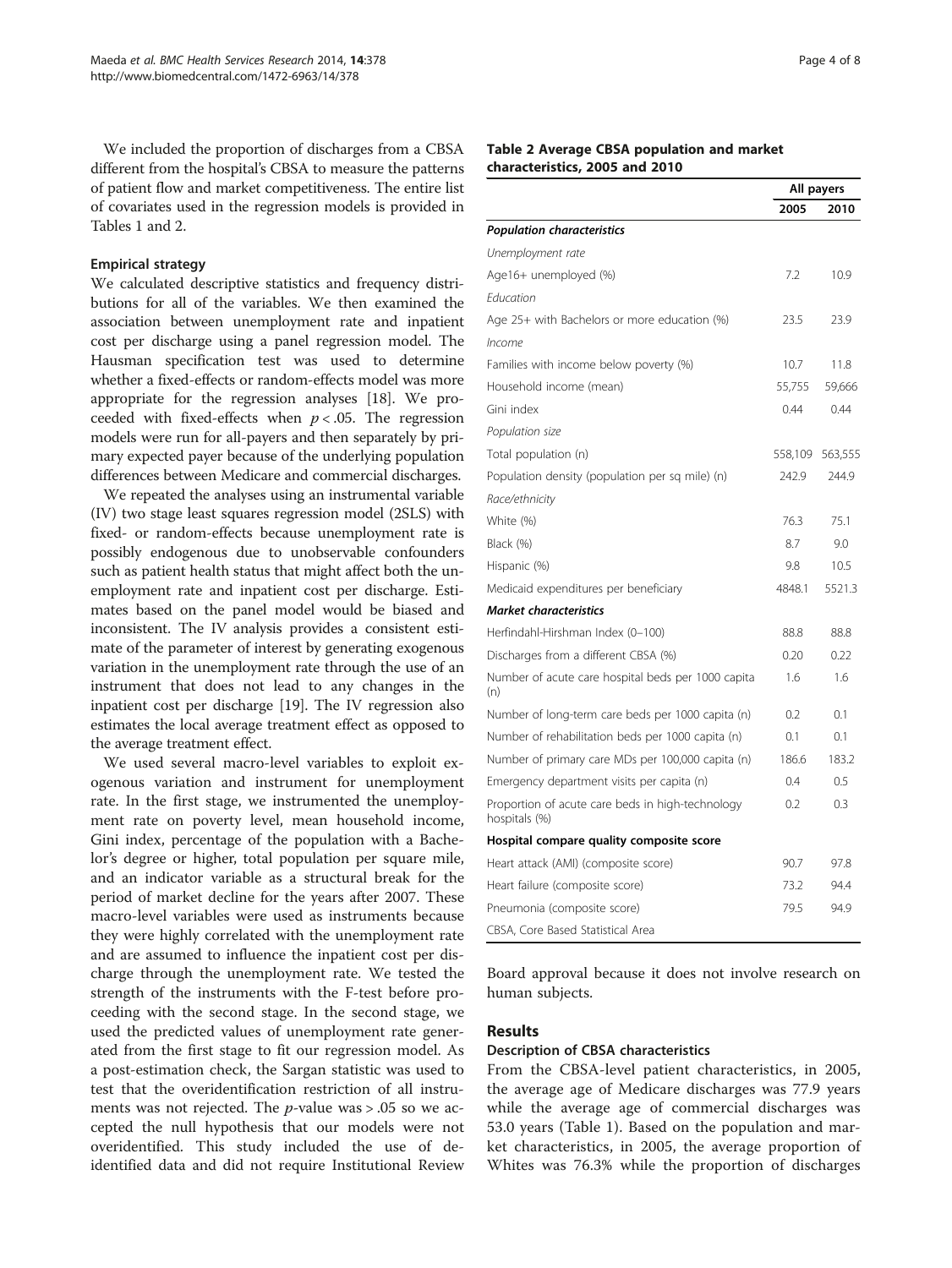<span id="page-4-0"></span>

from a different CBSA was 0.2%. The average Hospital Compare quality composite scores for heart attack, heart failure, and pneumonia also improved over time (Table [2](#page-3-0)).

## Changes in unemployment rate and inpatient cost per discharge

As was expected, the average annual CBSA-level unemployment rate increased substantially over the study period. In 2005, the average unemployment rate was 7.2% and it increased to 10.9% in 2010 (Figure 1).

After adjusting for inflation, the average CBSA-level total inpatient cost increased by 10.5% over the study period (\$449.5 million to \$496.9 million) (data not shown). For Medicare discharges, the average CBSA-level total inpatient cost grew by 5.9% (\$224.5 million to \$237.7 million) while for commercial discharges it increased by 5.7% (\$102.1 million to \$107.9 million) (data not shown).

Although the average CBSA-level total inpatient cost grew modestly over time, the average increase in the cost per discharge was much larger. Among all-payers, the average inpatient cost per discharge increased by 15%

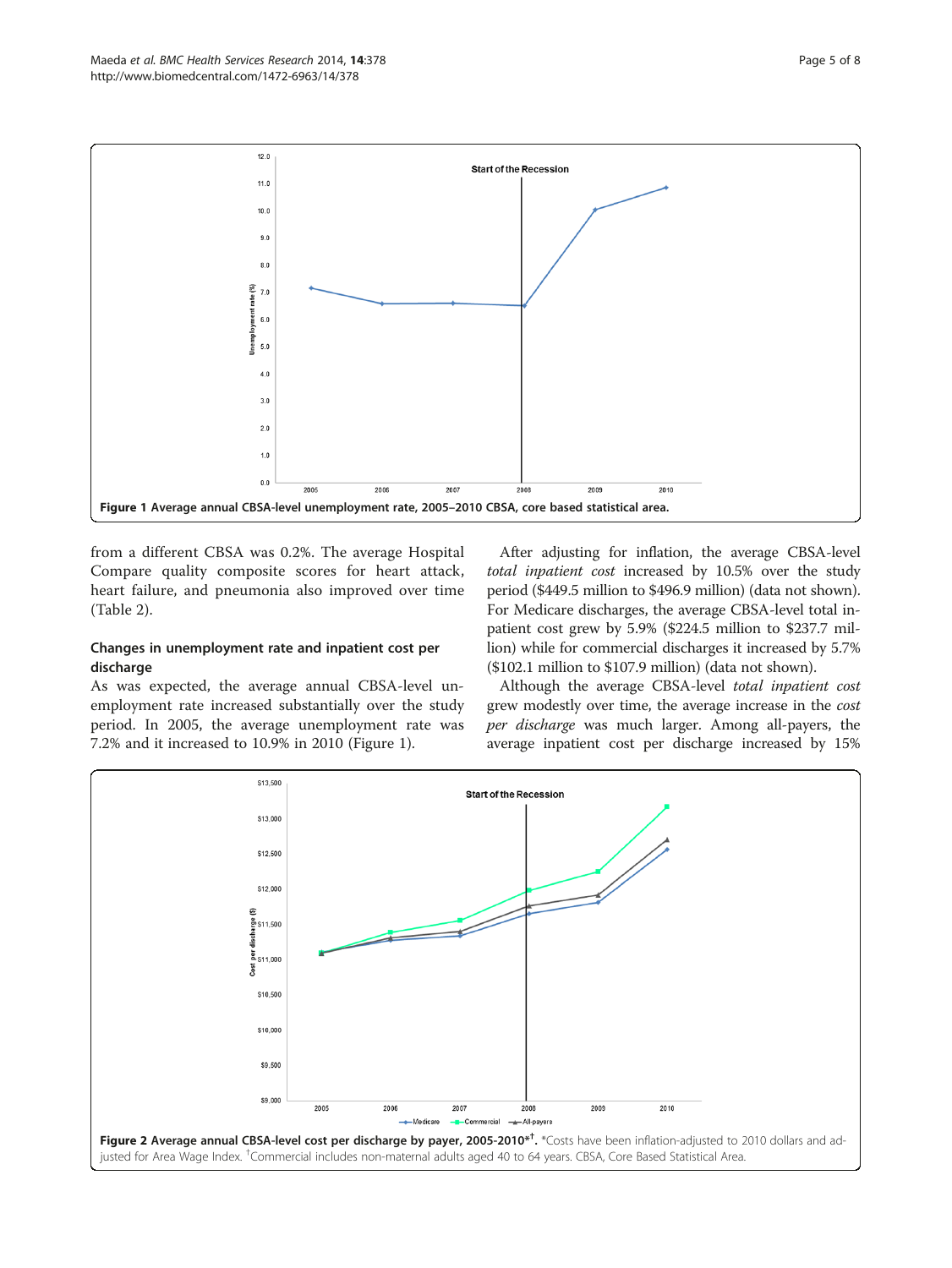| Table 3 Panel regression estimates of CBSA-level unemployment and cost per discharge by primary expected payer |  |
|----------------------------------------------------------------------------------------------------------------|--|
| with CBSA fixed-effects, adjusted for patient, population, and market characteristics, 2005-2010 <sup>ts</sup> |  |

|                       | All-payer                      | Medicare                       | Commercial                     |  |  |
|-----------------------|--------------------------------|--------------------------------|--------------------------------|--|--|
|                       | Hausman test $p < .05$         | Hausman test $p < .05$         | Hausman test $p < .05$         |  |  |
|                       | Fixed-effects                  | Fixed-effects                  | Fixed-effects                  |  |  |
|                       | $n = 2.461$                    | $n = 2.461$                    | $n = 2.461$                    |  |  |
|                       | (459 CBSAs and 6 time periods) | (459 CBSAs and 6 time periods) | (459 CBSAs and 6 time periods) |  |  |
| Unemployment rate     | Coeff                          | Coeff                          | Coeff                          |  |  |
| Age16+ unemployed (%) | 20.53                          | 33.40                          | $-3.57$                        |  |  |

Source: AHRQ, Center for Delivery, Organization and Markets from 46 states (AK, AR, AZ, CA, CO, CT, FL, GA, HI, IA, IL, IN, KS, KY, LA, MA, MD, ME, MI, MN, MO, MS, MT, NC, NE, NH, NJ, NM, NV, NY, OH, OK, OR, PA, RI, SC, SD, TN, TX, UT, VA, VT, WA, WI, WV, WY).

† Commercial includes non-maternal adults aged 40 to 64 years.

§ Adjusted for Area Wage Index.

Coefficients in bold indicate  $p < .05$ .

from \$11,097 to \$12,712, after adjusting for inflation. For Medicare, the average inpatient cost per discharge increased by 13% (\$11,110 to \$12,570), while for the commercially insured the average inpatient cost per discharge increased by 19% (\$11,099 to \$13,173), after adjusting for inflation (Figure [2](#page-4-0)).

## Association between unemployment rate and inpatient cost per discharge

Based on the panel regression model, higher unemployment was positively associated with the inpatient cost per discharge for all-payers and Medicare discharges, but was negatively associated with the inpatient cost per discharge for commercial discharges. None of these associations however, were statistically significant ( $p > .05$ ) (Table 3).

From the first stage of the IV regression model, the F-test of the instruments was large and highly significant (F-test =  $444.94$ ,  $p < .001$ ) indicating that the instruments were strong. In the second stage of the IV regression, the marginal effect of a one percentage point increase in the unemployment rate was associated with a \$47 increase in the inpatient cost per discharge for allpayers ( $p = .032$ ). Similarly, the marginal effect of a one percentage point increase in the unemployment rate was associated with a \$37 increase for commercial discharges and a \$49 increase for Medicare discharges  $(p=.027$  and  $p=.033$ , respectively) (Table 4).

## **Discussion**

In our analyses of HCUP data from 2005–2010, we find evidence that the inpatient cost per discharge is countercyclical – unemployment is associated with an increase in the cost per discharge for all-payers and payer-specific discharges (Medicare and commercial). The magnitude of this effect however, was stronger for the Medicare population. Additionally, although previous reports have linked unemployment with lower hospital utilization, we find that unemployment is associated with a higher inpatient cost per discharge.

Our study builds upon previous work by examining the effect of one recent economic downturn on the changes in hospital resource use for different segments of the population. Prior studies have suggested that

Table 4 Instrumental variable two stage least squares regression estimates of CBSA-level unemployment and cost per discharge by primary expected payer with CBSA random- or fixed-effects, adjusted for patient, population, and market characteristics 2005-2010†§

|                       | All-payer                      | Medicare                       | Commercial                     |  |  |
|-----------------------|--------------------------------|--------------------------------|--------------------------------|--|--|
|                       | Hausman test $p < .05$         | Hausman test $p > .05$         | Hausman test $p < .05$         |  |  |
|                       | Fixed-effects                  | Random-effects                 | Fixed-effects                  |  |  |
|                       | $n = 2.461$                    | $n = 2.461$                    | $n = 2.461$                    |  |  |
|                       | (459 CBSAs and 6 time periods) | (459 CBSAs and 6 time periods) | (459 CBSAs and 6 time periods) |  |  |
| Unemployment rate     | Coeff                          | Coeff                          | Coeff                          |  |  |
| Age16+ unemployed (%) | 47.02                          | 48.61                          | 37.44                          |  |  |

Source: AHRQ, Center for Delivery, Organization and Markets from 46 states (AK, AR, AZ, CA, CO, CT, FL, GA, HI, IA, IL, IN, KS, KY, LA, MA, MD, ME, MI, MN, MO, MS, MT, NC, NE, NH, NJ, NM, NV, NY, OH, OK, OR, PA, RI, SC, SD, TN, TX, UT, VA, VT, WA, WI, WV, WY).

† Commercial includes non-maternal adults aged 40 to 64 years.

§ Adjusted for Area Wage Index.

Coefficients in bold indicate  $p < .05$ .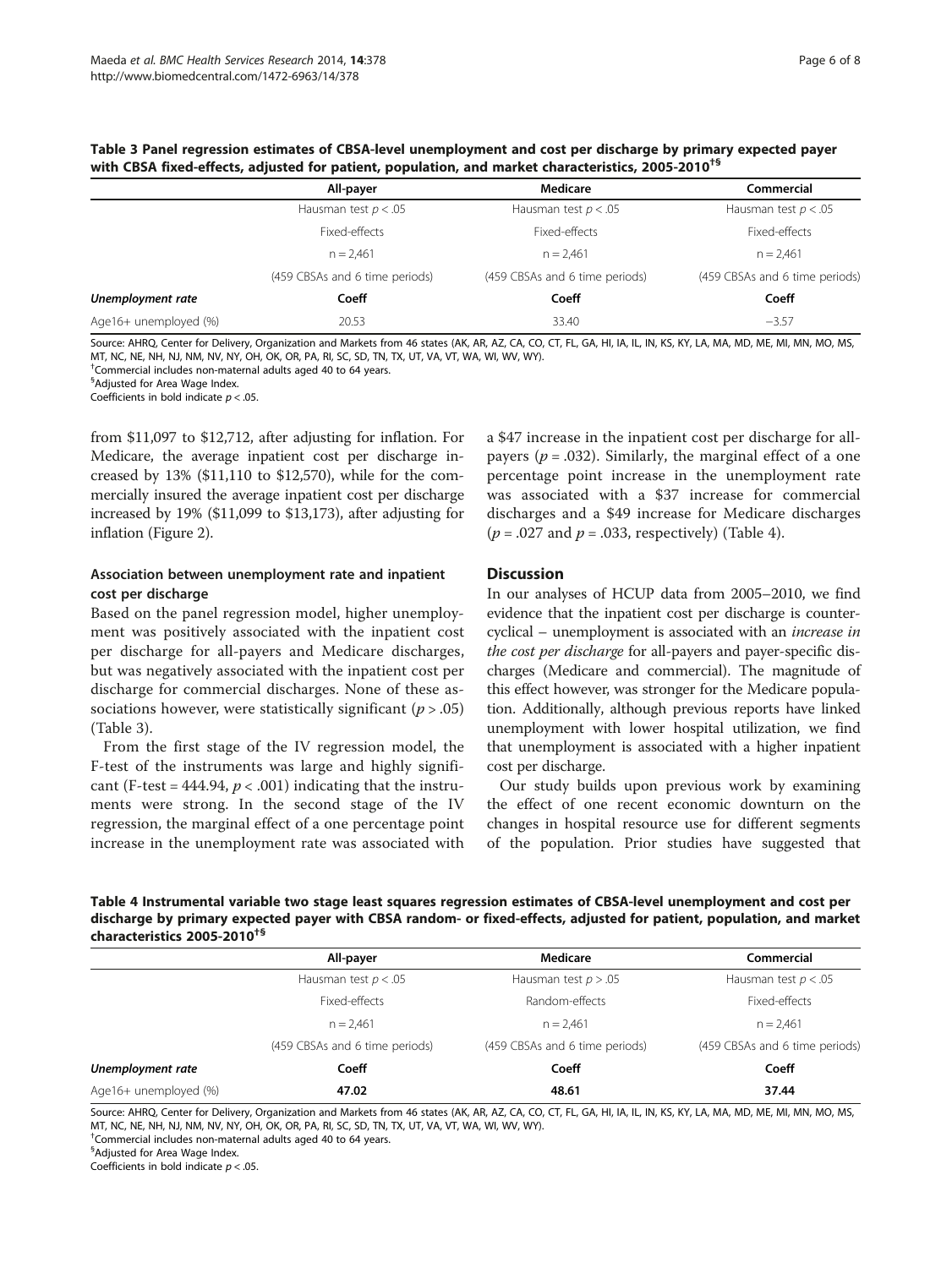individuals who are continuously insured during economic recessions might reduce their demand for routine medical care and defer treatment [[6,20,21\]](#page-7-0). Continuously insured individuals might reduce discretionary spending on health care services and take fewer preventive measures because of the fear of potential job loss, increased economic uncertainty, and greater financial stress. Over prolonged periods, this may result in deteriorating health status and greater downstream utilization of more costly services [[22\]](#page-7-0). This finding is consistent with a May 2009 survey of family physicians who reported seeing patients with more health problems caused by forgone preventive care [[22\]](#page-7-0). Similarly, a survey among employed individuals with employer-sponsored insurance found that individuals chose not to seek medical treatment to save money on co-payment or co-insurance and had skipped taking medications at prescribed doses [[23\]](#page-7-0). Thus, the increased cost per discharge among the commercially insured might stem from more resource intensive services used by patients who postponed their medical care.

Our study also provides evidence of a significant relationship between the unemployment rate and increased cost per discharge for the Medicare population. A possible explanation for this finding is that there may be changes in the utilization pattern and resource use among Medicare beneficiaries during periods of high unemployment. From the supply-side, providers who are made financially worse off during a recession because of lower demand by the commercially insured might have stronger financial incentives and greater capacity to treat Medicare patients [[24](#page-7-0)]. Providers might be more willing to accommodate Medicare patients during economic slowdowns, which would lead to higher spending. Consistent with this hypothesis, evidence from the Community Tracking Study Physician Survey supports the notion that physicians are more willing to accept new Medicare patients during periods of high state unemployment [[5](#page-7-0)]. Thus, the underlying mechanisms by which unemployment might drive the growth in inpatient costs may differ between payer groups.

There are some limitations to our study. Because of the ecological nature of the study design, we do not know if patients with costly discharges are more likely to be unemployed. Also, because our study only focused on the cost per discharge for all discharge types there may be different effects of the unemployment rate for specific clinical conditions, such as ambulatory care sensitive conditions and elective procedures. There may also be other unmeasured characteristics that might have influenced our findings. Other possible factors that may have contributed to the increase in the inpatient cost per discharge over the study period include the adoption of new and expensive medical technologies as well

as an older, sicker patient population. To address this, we controlled for possible confounding by including the proportion of acute care beds in high technology hospitals and adjusted our models for patient age and comorbidities. Lastly, our study only includes data from one recent economic downturn.

The study limitations are countered by some design strengths. We used an instrumental variables approach to examine the effect of changes in unemployment rate on the inpatient cost per discharge. The IV approach permits us to have stronger causal inferences and unbiased estimates of the parameter of interest. We also controlled for a number of patient, population, and market characteristics that may affect resource use. Another strength is that we used HCUP SID from 46 states. Although there are no data sources that include all population groups and all health care settings, our findings confirm that readily available electronic data such as HCUP can be useful in studying changes in inpatient resource use across multiple payers. We also examined variations at the CBSA-level because there might be greater variation in unemployment and costs at the small-area.

## Conclusions

In conclusion, we find evidence that the inpatient cost per discharge is countercyclical for Medicare and commercial discharges. The underlying mechanism by which unemployment affects hospital resource use however, might differ between payer groups. Further exploration is needed to better understand the contributors to the increase in inpatient cost per discharge during periods of economic contractions.

#### **Abbreviations**

2SLS: Two stage least squares; ACS: American Community Survey; AHA: American Hospital Association: AHRF: Area Health Resource file; CBSA: Core based statistical area; CMS: Centers for Medicare and Medicaid Services; ED: Emergency department; FFS: Fee-for-service; HCUP: Healthcare Cost and Utilization Project; HHI: Herfindahl-Hirschman Index; HMO: Health maintenance organization; HMS: Hospital market structure; HRR: Hospital referral region; IV: Instrumental variables; POS: Point-of-service; PPO: Preferred provider organization; SID: State Inpatient Databases.

#### Competing interests

The authors declare that they have no competing interests.

#### Authors' contributions

JLM, RMH, WDM, ZK, BSF, and HSW participated in the conception of the study development, study design, analytic approach, and interpretation of the data. ZK performed the statistical analyses. JLM oversaw the study and drafted the manuscript. RMH, WDM, ZK, BSF, and HSW provided substantive revisions of the manuscript for important intellectual content. All authors read and approved the final manuscript.

#### Authors' information

JLM was a research scientist at the Kaiser Permanente, Mid-Atlantic Permanente Research Institute. RMH is a director at Truven Health Analytics. WDM is a senior vice president at Truven Health Analytics. ZK is a senior health economist at the Agency for Healthcare Research and Quality. BSF is a retired senior health economist at the Agency for Healthcare Research and